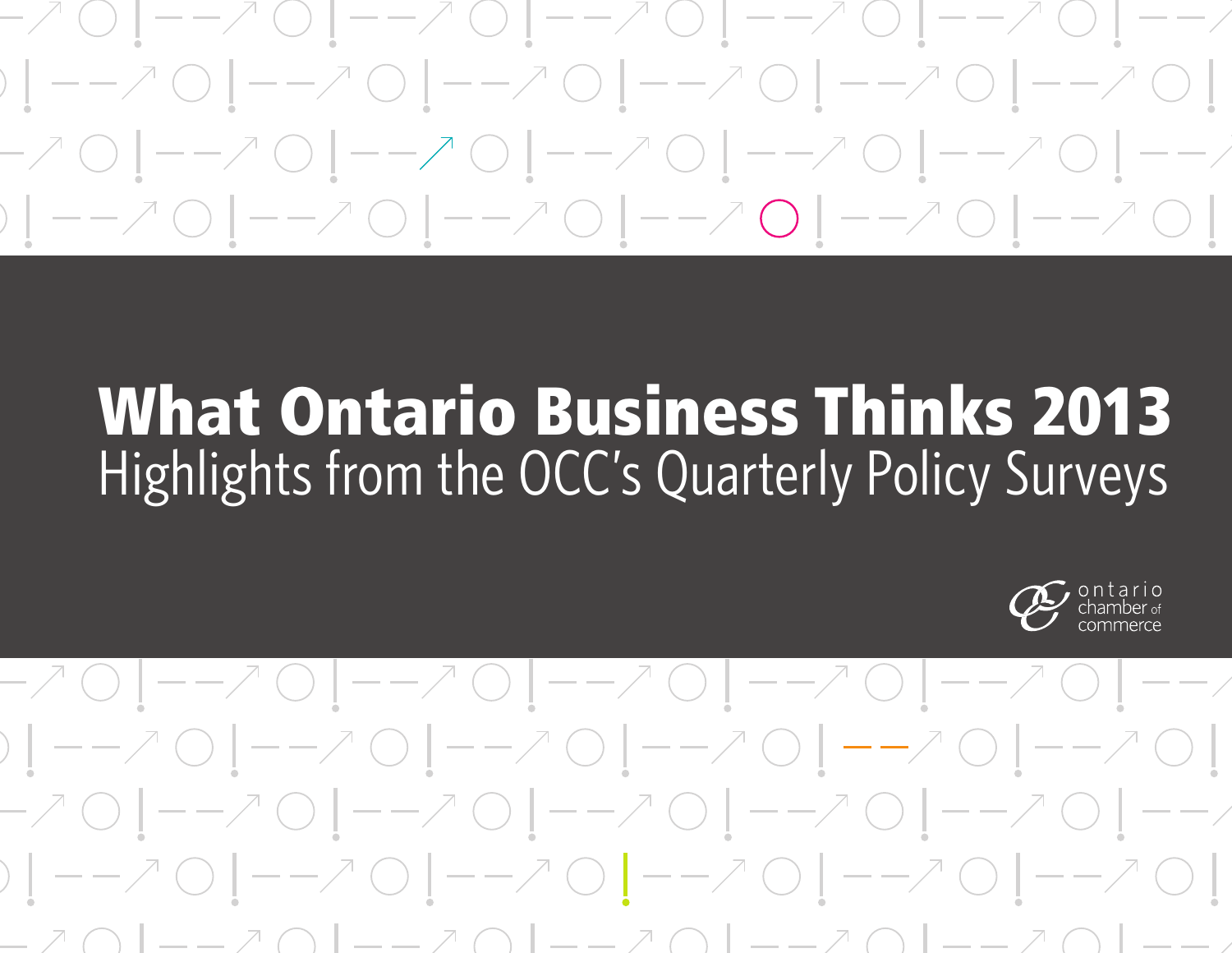### What Ontario Business Thinks 2013 Highlights from the OCC's Quarterly Policy Surveys

All survey data collected between November 2012 and July 2013 by Leger marketing in partnership with the OCC and chambers of commerce and boards of trade across the province.

Author: Alexandra Schwenger, Policy Analyst What Ontario Business Thinks 2013 ©2013 Ontario Chamber of Commerce



occ.on.ca | @OntarioCofC



#### Table of Contents

| A message from the President & CEO                |    |   |
|---------------------------------------------------|----|---|
| How confident is Ontario business?                | 3  |   |
| Where business stands on the 'hot button' issues  |    | Ь |
| Top business priorities and what the OCC has done | 8  |   |
| How serious is the skills gap?                    | 10 |   |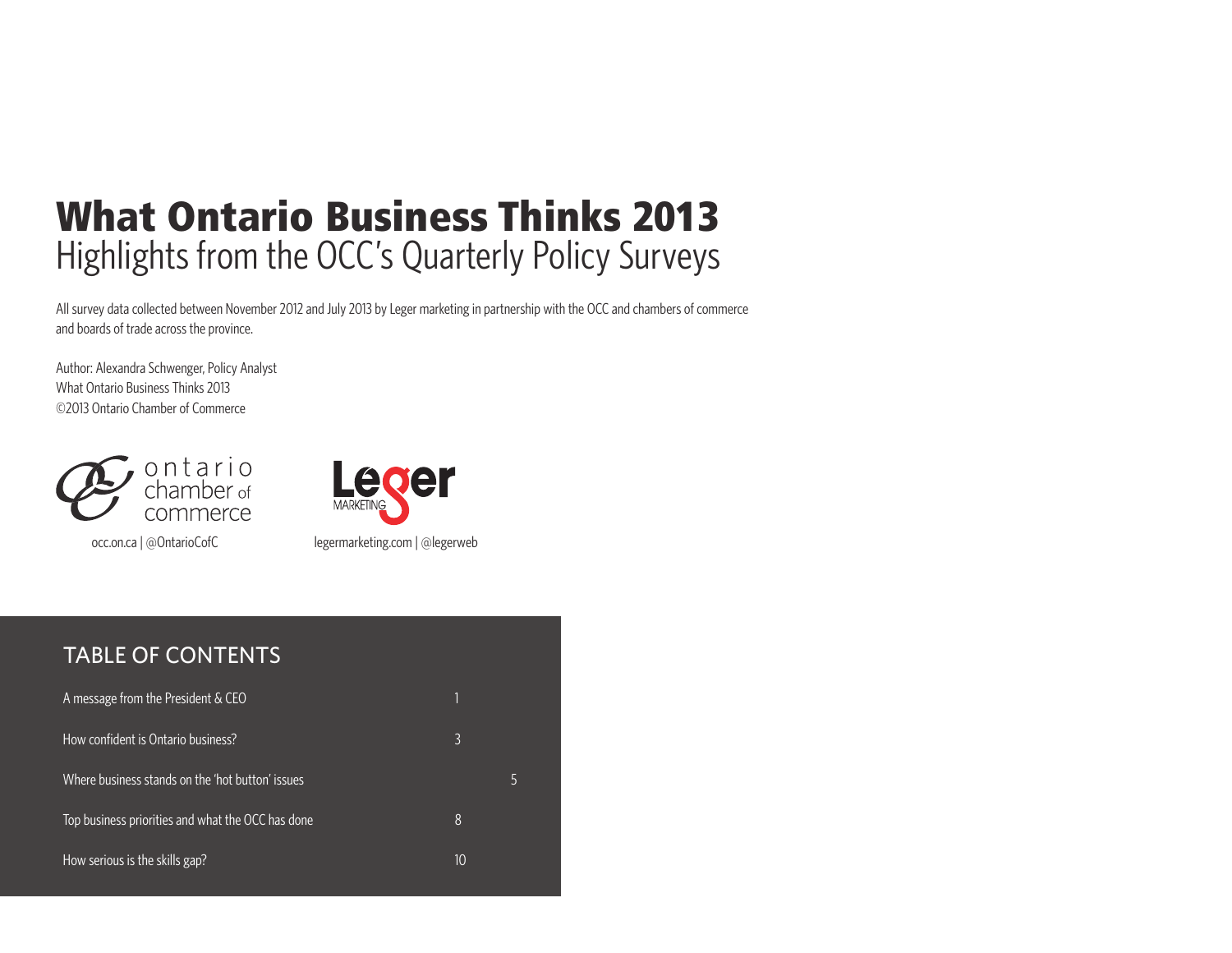

#### A Message frOm the President & CEO

With your help, the Ontario Chamber of Commerce launched its Quarterly Policy Surveys (QPS) in 2012-2013. The response from your members has been overwhelming. We've generated nearly 7,000 responses to our surveys, for an average of 1,700 responses per survey. This makes our QPS the largest and most significant survey of business opinion in the province—maybe in the country.

We've put the data gleaned from our surveys to good use. Your members' answers to our questions helped inform *Emerging Stronger* 2013, our pre-budget submission, and our policy reports on alternative service delivery, transportation funding in the GTHA, and the minimum wage. This fall, we'll be releasing reports on the WSIB and the immigration system. Your members' thoughts on those subjects have informed our recommendations.

Your members' responses are also helping determine our future research agenda. We are in the process of writing reports on the College of Trades and the Ring of Fire: two areas that the chamber network have identified as priorities.

This report, What Ontario Business Thinks 2013, is intended to provide you with a breakdown of Ontario business opinion on the issues that matter to them.

We've identified the following thematic questions:

- How confident is Ontario business?
- What are the 'hot button' issues and where does business stand?
- What are business priorities and how has the OCC acted on them?
- How serious is the skills gap?

We hope you find this information helpful and that you continue to see the value in responding to and promoting our surveys. With your help, the OCC network will continue to strengthen its voice as Ontario's business advocate.

Thank you for your continued support.

Atten Ogate

Allan O'Dette President & CEO Ontario Chamber of Commerce

#### HAVE YOUR VOICE HEARD

Participate in the upcoming OCC Quarterly Policy Surveys:

October | Ontario Business Confidence Index January | Pre-budget survey April | Survey on emerging priorities June | Survey on emerging priorities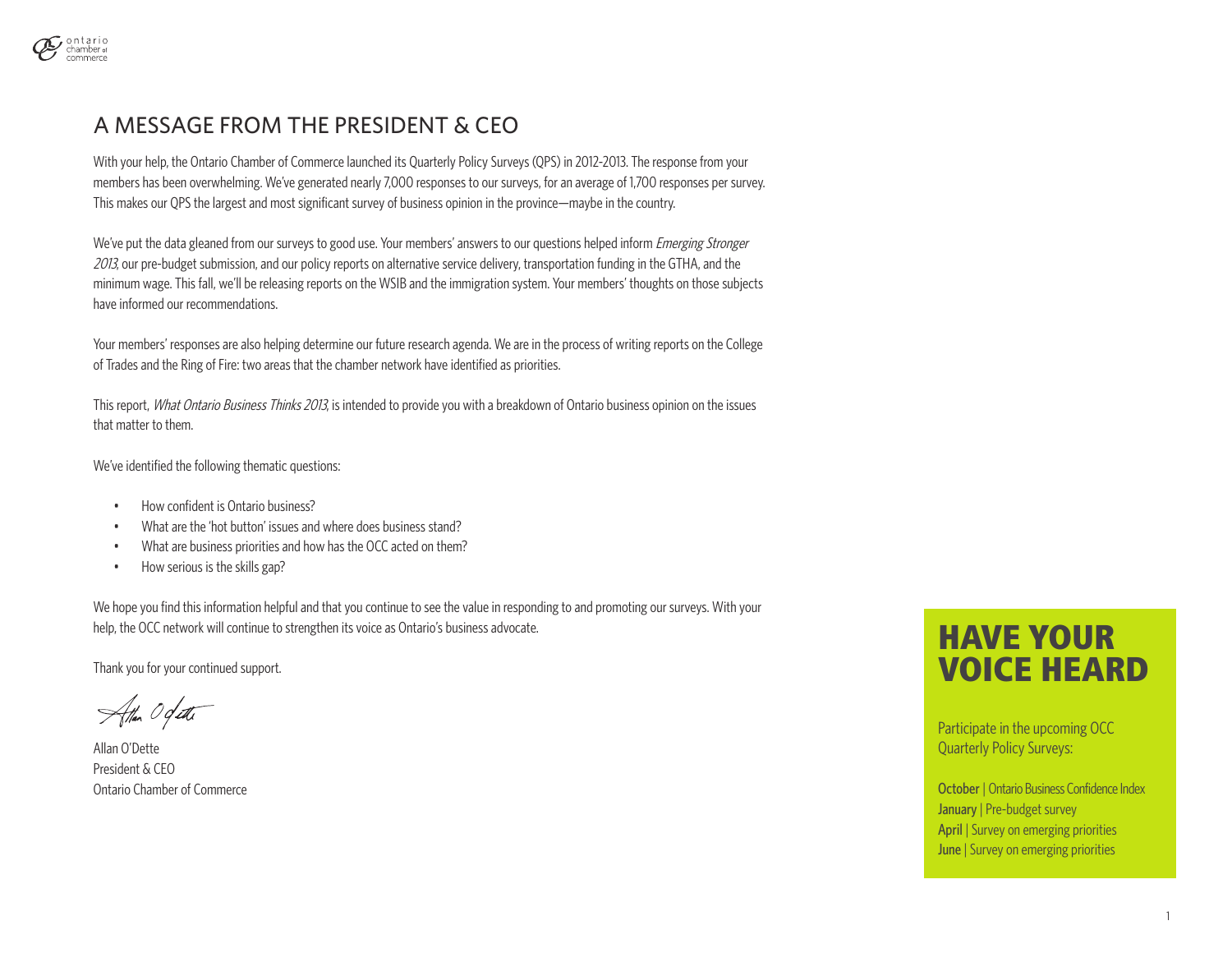

# **How confident is HOW CONFIDENT IS ?<br>ONTARIO BUSINESS ?**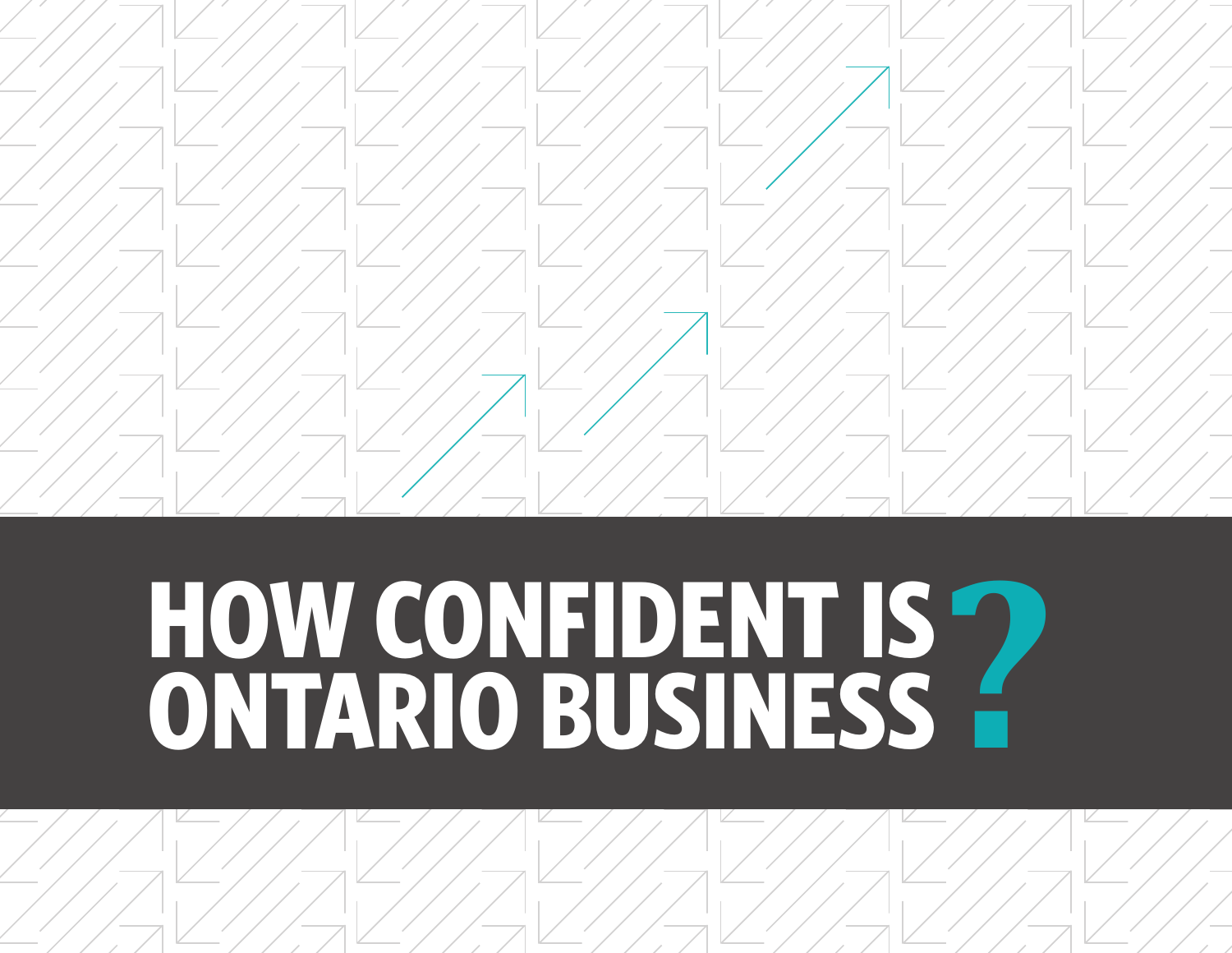

|                           |                                                                                                                                                                                              |     |                                                                                                                                                                                                               |     | size of organization                                                                                                                                   |                 |             |  |  |
|---------------------------|----------------------------------------------------------------------------------------------------------------------------------------------------------------------------------------------|-----|---------------------------------------------------------------------------------------------------------------------------------------------------------------------------------------------------------------|-----|--------------------------------------------------------------------------------------------------------------------------------------------------------|-----------------|-------------|--|--|
|                           | $N = 2386$<br>Survey Date: November - December 2012                                                                                                                                          |     | $N = 2386$<br>Survey Date: November - December 2012                                                                                                                                                           |     | 100+ Employees                                                                                                                                         | 11-99 Employees | $1 - 10$ Em |  |  |
| <b>Provincial Average</b> |                                                                                                                                                                                              | 44% |                                                                                                                                                                                                               | 62% |                                                                                                                                                        |                 |             |  |  |
| Unspecified               |                                                                                                                                                                                              | 42% |                                                                                                                                                                                                               | 57% |                                                                                                                                                        | 45%             |             |  |  |
| Windsor and Sarnia        |                                                                                                                                                                                              | 33% |                                                                                                                                                                                                               | 44% |                                                                                                                                                        |                 |             |  |  |
| Stratford Bruce Pennisula |                                                                                                                                                                                              | 43% |                                                                                                                                                                                                               | 55% | How confident are you in the Ontario economy right now?<br>Percentage of respondents who are confident:                                                |                 |             |  |  |
| North-West                |                                                                                                                                                                                              | 43% |                                                                                                                                                                                                               | 65% | Small business is less confident in the economy                                                                                                        |                 |             |  |  |
| North-East                |                                                                                                                                                                                              | 50% |                                                                                                                                                                                                               | 59% | $N = 2386$<br>Survey Date: November - December 2012                                                                                                    |                 |             |  |  |
| Muskoka-Kawarthas         |                                                                                                                                                                                              | 45% |                                                                                                                                                                                                               | 64% | Provincial Average                                                                                                                                     |                 | 44%         |  |  |
| Kitchener-Waterloo        |                                                                                                                                                                                              | 52% |                                                                                                                                                                                                               | 72% | Other                                                                                                                                                  |                 | 44%         |  |  |
| Kingston-Pembroke         |                                                                                                                                                                                              | 41% |                                                                                                                                                                                                               | 58% | Not for Profit                                                                                                                                         |                 | 43%         |  |  |
| Hamilton-Niagara          |                                                                                                                                                                                              | 46% |                                                                                                                                                                                                               | 59% | Labour                                                                                                                                                 |                 | 53%         |  |  |
| Greater Toronto Area      |                                                                                                                                                                                              | 48% |                                                                                                                                                                                                               | 66% | Government                                                                                                                                             |                 | 52%         |  |  |
| Greater Ottawa Area       |                                                                                                                                                                                              | 36% |                                                                                                                                                                                                               | 54% | <b>Business</b>                                                                                                                                        |                 | 44%         |  |  |
| Greater London Area       |                                                                                                                                                                                              | 36% |                                                                                                                                                                                                               | 57% | Academic                                                                                                                                               |                 | 50%         |  |  |
| chamber of<br>commerce    | Despite slow recovery, business is relatively<br>confident in the Ontario economy<br>How confident are you in the Ontario economy right now?<br>Percentage of respondents who are confident: |     | Kitchener-Waterloo businesses most<br>likely to expand<br>In the next five years, will your organization expand,<br>decrease or remain the same? Percentage of respondents<br>whose organization will expand: |     | Labour is the most confident in the economy<br>How confident are you in the Ontario economy right now?<br>Percentage of respondents who are confident: |                 |             |  |  |

#### Large business more likely to expand

In the next five years, will your organization expand, decrease or remain the same? Percentage of respondents whose organization will expand:



Large businesses are more likely to expand in the next five years.

N = 2386

size of organization by revenue

Survey Date: November - December 2012

 $11%$ 

**Employees** 

The economy appears to have disproportionately affected the confidence levels of smaller organizations.

N = 2386

Survey Date: November - December 2012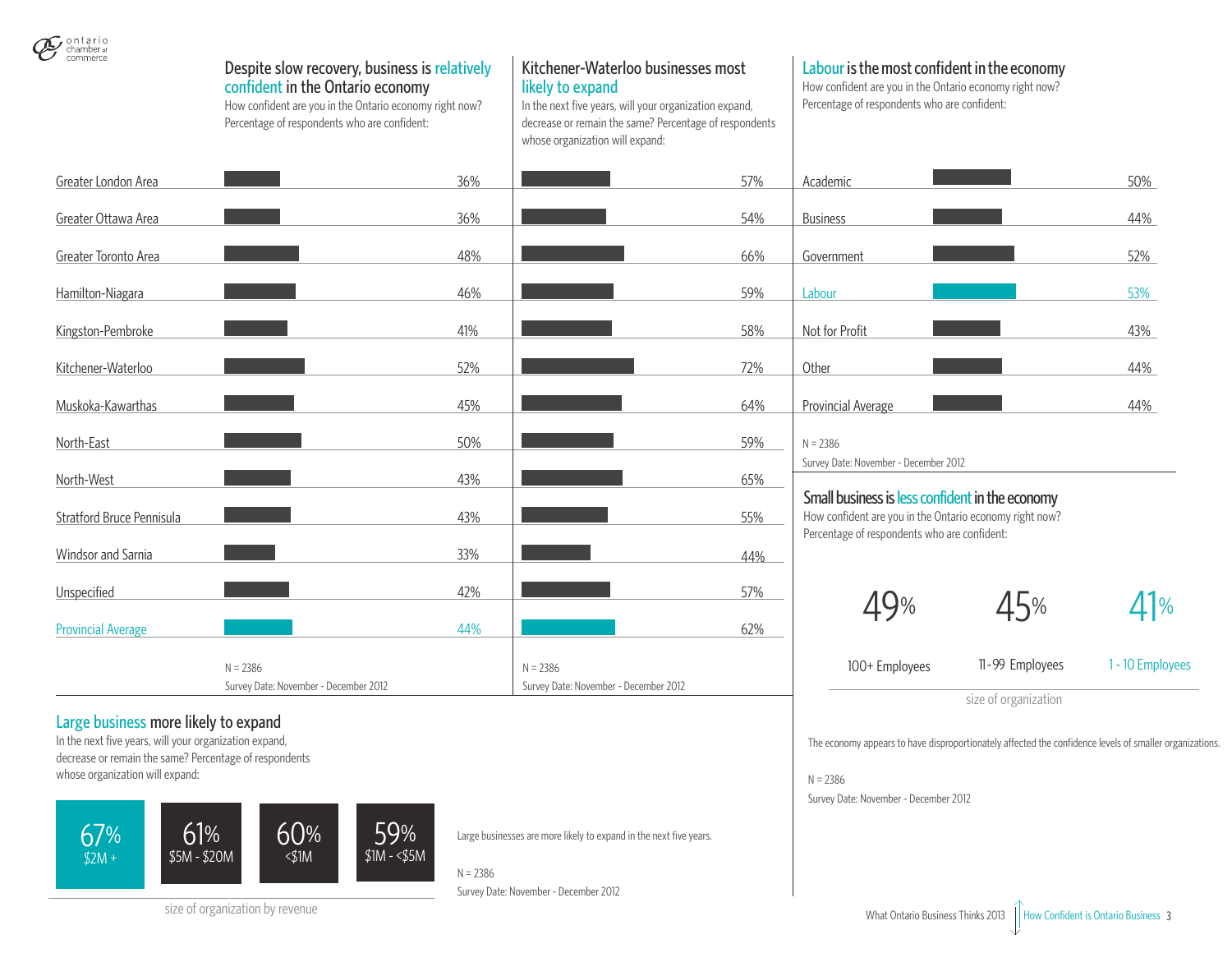## **WHERE BUSINESS STANDS on The 'hot button' issues**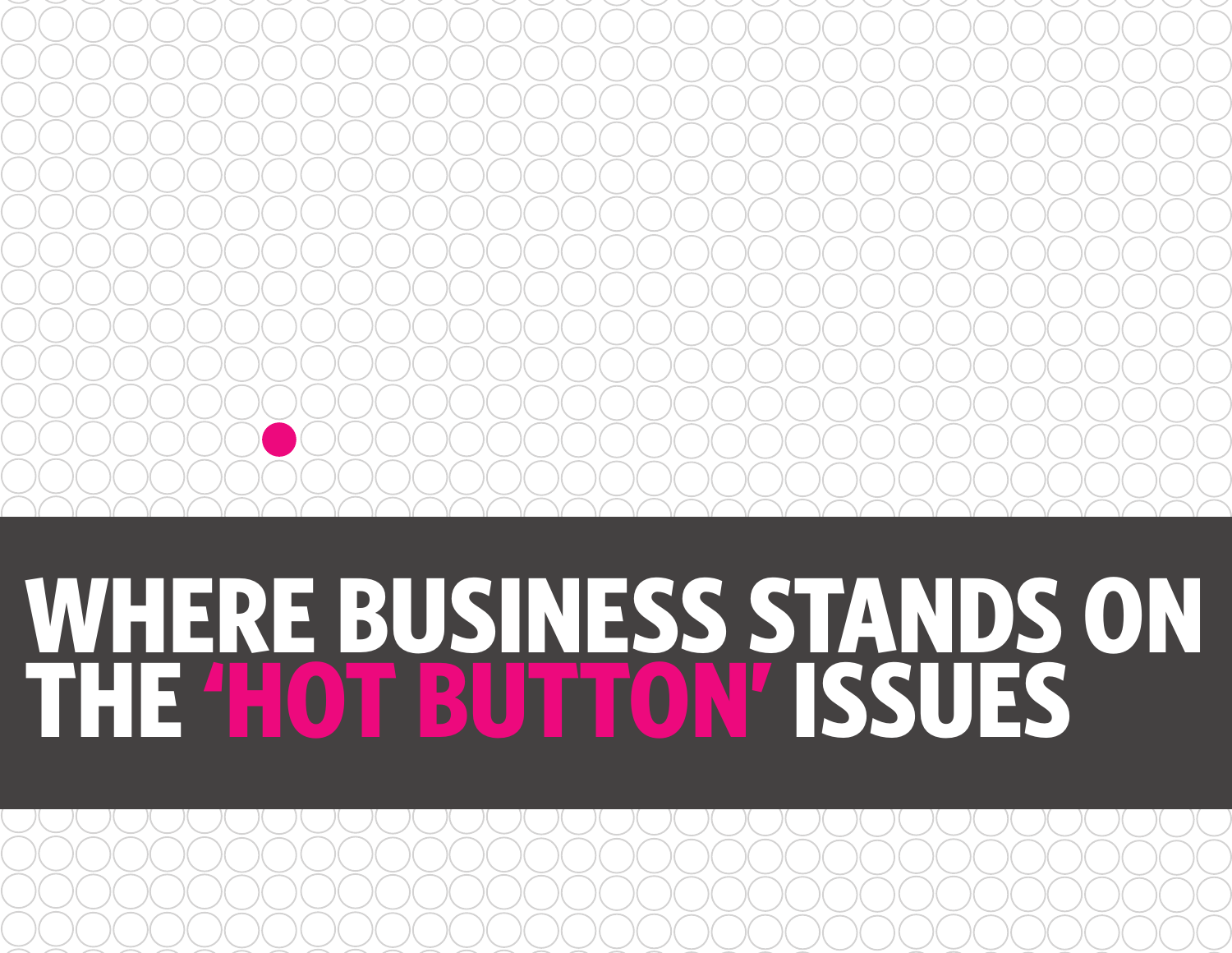| $\mathcal{Q}$ ontario<br>chamber of commerce | Survey respondents supportive of a<br>minimum wage hike<br>Do you support an increase in the minimum wage?<br>Percentage of respondents who are supportive: | Respondents in favour of making<br>Ontario a 'Right to Work' province<br>What are your views on Right to Work?<br>Respondents who are supportive: | <b>Government bullish on WSIB;</b><br>business less so<br>Do you think the WSIB provides value to Ontarians?<br>Percentage of respondents who think the WSIB<br>provides value: | Survey respondents conflicted<br>on whether the College of Trades<br>provides value to Ontario business<br>Do you think the College of Trades provides value<br>to Ontarians? Percentage of respondents who<br>think the College provides value: |
|----------------------------------------------|-------------------------------------------------------------------------------------------------------------------------------------------------------------|---------------------------------------------------------------------------------------------------------------------------------------------------|---------------------------------------------------------------------------------------------------------------------------------------------------------------------------------|--------------------------------------------------------------------------------------------------------------------------------------------------------------------------------------------------------------------------------------------------|
| Academic Institutions                        | 63%                                                                                                                                                         | 68%                                                                                                                                               | 32%                                                                                                                                                                             | 46%                                                                                                                                                                                                                                              |
| Automotive                                   | 42%                                                                                                                                                         | 83%                                                                                                                                               | 23%                                                                                                                                                                             | 38%                                                                                                                                                                                                                                              |
| <b>Business Services</b>                     | 57%                                                                                                                                                         | 81%                                                                                                                                               | 29%                                                                                                                                                                             | 41%                                                                                                                                                                                                                                              |
| <b>Engineering and Construction</b>          | 51%                                                                                                                                                         | 87%                                                                                                                                               | 27%                                                                                                                                                                             | 45%                                                                                                                                                                                                                                              |
| Financial Services and Investment            | 56%                                                                                                                                                         | 85%                                                                                                                                               | 35%                                                                                                                                                                             | 46%                                                                                                                                                                                                                                              |
| Government                                   | 71%                                                                                                                                                         | 71%                                                                                                                                               | 51%                                                                                                                                                                             | 53%                                                                                                                                                                                                                                              |
| Health Care                                  | 51%                                                                                                                                                         | 81%                                                                                                                                               | 40%                                                                                                                                                                             | 40%                                                                                                                                                                                                                                              |
| Hospitality and Leisure                      | 52%                                                                                                                                                         | 87%                                                                                                                                               | 45%                                                                                                                                                                             | 58%                                                                                                                                                                                                                                              |
| Information and Communications               | 55%                                                                                                                                                         | 72%                                                                                                                                               | 35%                                                                                                                                                                             | 38%                                                                                                                                                                                                                                              |
| Insurance                                    | 55%                                                                                                                                                         | 88%                                                                                                                                               | 35%                                                                                                                                                                             | 57%                                                                                                                                                                                                                                              |
| Manufacturing                                | 45%                                                                                                                                                         | 90%                                                                                                                                               | 34%                                                                                                                                                                             | 45%                                                                                                                                                                                                                                              |
| Not for Profit                               | 68%                                                                                                                                                         | 70%                                                                                                                                               | 38%                                                                                                                                                                             | 34%                                                                                                                                                                                                                                              |
| Retail                                       | 29%                                                                                                                                                         | 82%                                                                                                                                               | 34%                                                                                                                                                                             | 39%                                                                                                                                                                                                                                              |
| Technology                                   | 58%                                                                                                                                                         | 83%                                                                                                                                               | 31%                                                                                                                                                                             | 49%                                                                                                                                                                                                                                              |
| Transportation and Infrastructure            | 40%                                                                                                                                                         | 91%                                                                                                                                               | 36%                                                                                                                                                                             | 42%                                                                                                                                                                                                                                              |
| Wholesale Trade and Distribution             | 59%                                                                                                                                                         | 84%                                                                                                                                               | 32%                                                                                                                                                                             | 50%                                                                                                                                                                                                                                              |
| Other                                        | 59%                                                                                                                                                         | 79%                                                                                                                                               | 43%                                                                                                                                                                             | 48%                                                                                                                                                                                                                                              |
| <b>Provincial Average</b>                    | 61%                                                                                                                                                         | 80%                                                                                                                                               | 50%                                                                                                                                                                             | 46%                                                                                                                                                                                                                                              |
|                                              | The sectors most impacted by an increase, such as<br>retail, are the most opposed to a hike.                                                                | Right-to-Work legislation would allow workers to opt<br>out of their workplace union.                                                             | Provincial Average above excludes 'neutral' and 'i<br>don't know' responses.                                                                                                    | Those members regulated by the College of Trades<br>have concerns about the college.                                                                                                                                                             |
|                                              | $N = 1207$                                                                                                                                                  | Provincial Average                                                                                                                                | $N = 2059$                                                                                                                                                                      | Provincial Average                                                                                                                                                                                                                               |
|                                              | Survey Date: May 2013                                                                                                                                       | 80% support                                                                                                                                       | Survey Date: January - February 2013                                                                                                                                            | 46% Value                                                                                                                                                                                                                                        |
|                                              |                                                                                                                                                             | 12% Do Not Support                                                                                                                                |                                                                                                                                                                                 | 23%   Don't Know                                                                                                                                                                                                                                 |
|                                              |                                                                                                                                                             | 5% Neutral                                                                                                                                        |                                                                                                                                                                                 | 19% No Value                                                                                                                                                                                                                                     |
|                                              |                                                                                                                                                             | 3% Don't Know                                                                                                                                     |                                                                                                                                                                                 | 12% Neutral                                                                                                                                                                                                                                      |
|                                              |                                                                                                                                                             | $N = 2059$                                                                                                                                        |                                                                                                                                                                                 | $N = 2059$                                                                                                                                                                                                                                       |
|                                              | The OCC has released a report urging the                                                                                                                    | Survey Date: January-February 2013                                                                                                                |                                                                                                                                                                                 | Survey Date: January - February 2013                                                                                                                                                                                                             |
|                                              | government to establish a more predictable<br>way of determining the minimum wage.<br>Visit occ.ca to read the report.                                      |                                                                                                                                                   | The OCC is releasing a report that will<br>recommend ways to improve the WSIB's<br>responsiveness to employer needs.                                                            | The OCC is preparing a report that will<br>provide recommendations to improve the<br>College's ability to meet employer needs.                                                                                                                   |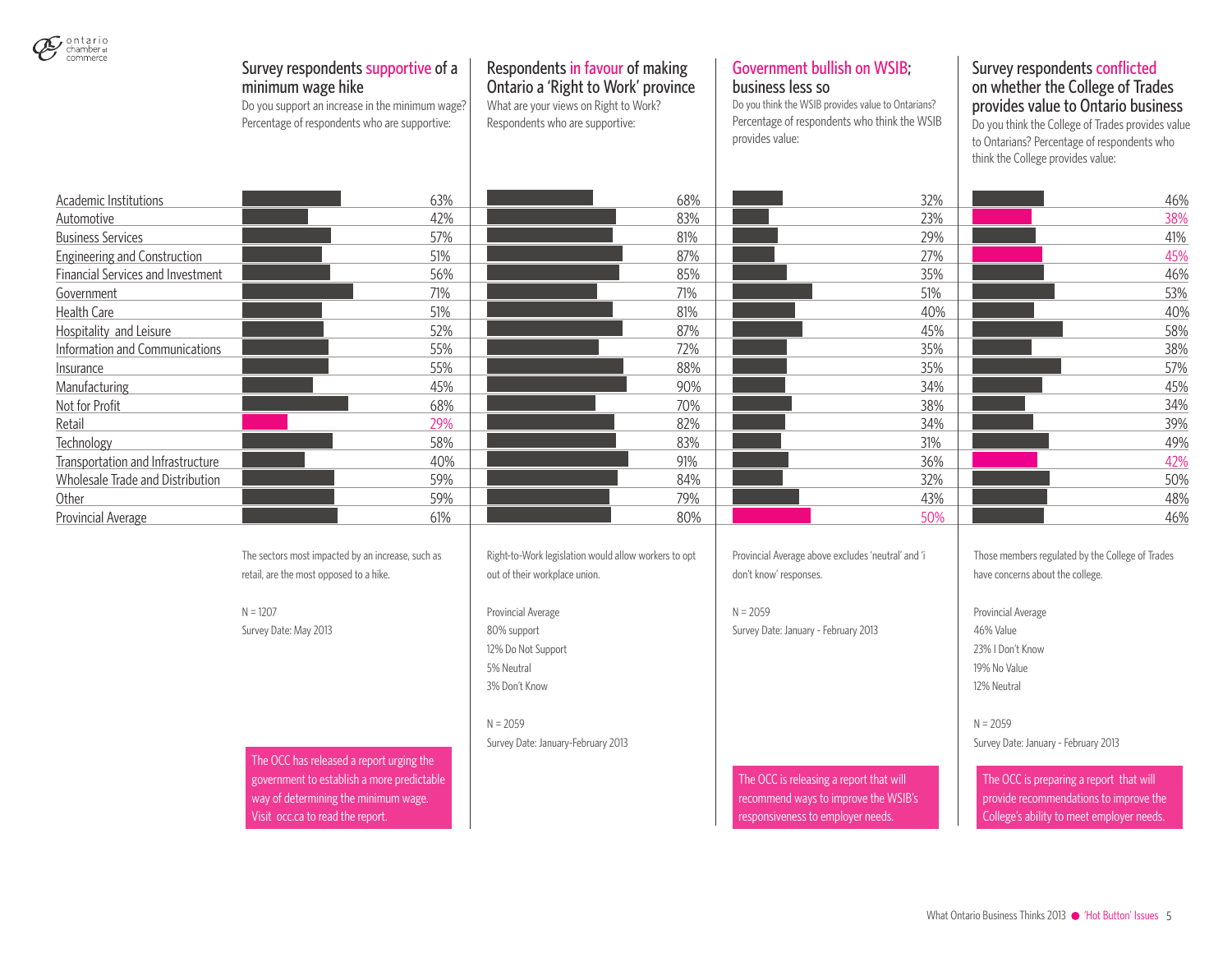

#### Survey respondents evenly split on support for casinos

\* excludes 'I don't know' and neutral answers

Should generating greater casino revenue be a priority item for reducing the debt and deficit? Respondents who are supportive of generating greater casino revenue:

#### Survey respondents divided on whether or not to privatize the LCBO

Should privatizing the LCBO be a priority item for reducing debt and deficit? Respondents who are supportive of privatizing the LCBO:

#### Businesses unaware of the potential of the Ring of Fire

Will the Ring of Fire benefit your business? Respondents who think the Ring of Fire will benefit their business:

North-East | 68%

| Greater London Area       |                                      | 35% |                                      | 42%                        |
|---------------------------|--------------------------------------|-----|--------------------------------------|----------------------------|
| Greater Ottawa Area       |                                      | 39% |                                      | 50%                        |
| Greater Toronto Area      |                                      | 45% |                                      | 38%                        |
| Hamilton-Niagara          |                                      | 38% |                                      | 53%                        |
| Kingston-Pembroke         |                                      | 35% |                                      | 49%                        |
| Kitchener-Waterloo        |                                      | 33% |                                      | 35%                        |
| Muskoka-Kawarthas         |                                      | 40% |                                      | 42%                        |
| North-East                |                                      | 43% |                                      | 43%                        |
| North-West                |                                      | 47% |                                      | 65%                        |
| Stratford Bruce Pennisula |                                      | 31% |                                      | 38%                        |
| Windsor and Sarnia        |                                      | 46% |                                      | 46%<br>N                   |
| Other                     |                                      | 43% |                                      | 48%<br>$\mathsf{P}$        |
| Provincial Average*       |                                      | 50% |                                      | 6<br>51%<br>$\overline{2}$ |
|                           | $N = 2059$                           |     | $N = 2059$                           | $\overline{1}$             |
|                           | Survey Date: January - February 2013 |     | Survey Date: January - February 2013 | N                          |

North-West | 68% South-West | 25% Average | 22% Central | 9%  $\circ$  $\bigcirc$ GTHA | 9%  $\circ$ East | 4%

lorthern businesses show greater interest in the Ring of Fire.

Provincial Average 61% No Value 22% Value 17% I don't know

 $= 1207$ 

Survey Date: May 2013

The OCC will be releasing a report in early 2014 on the economic impact of the Ring of Fire.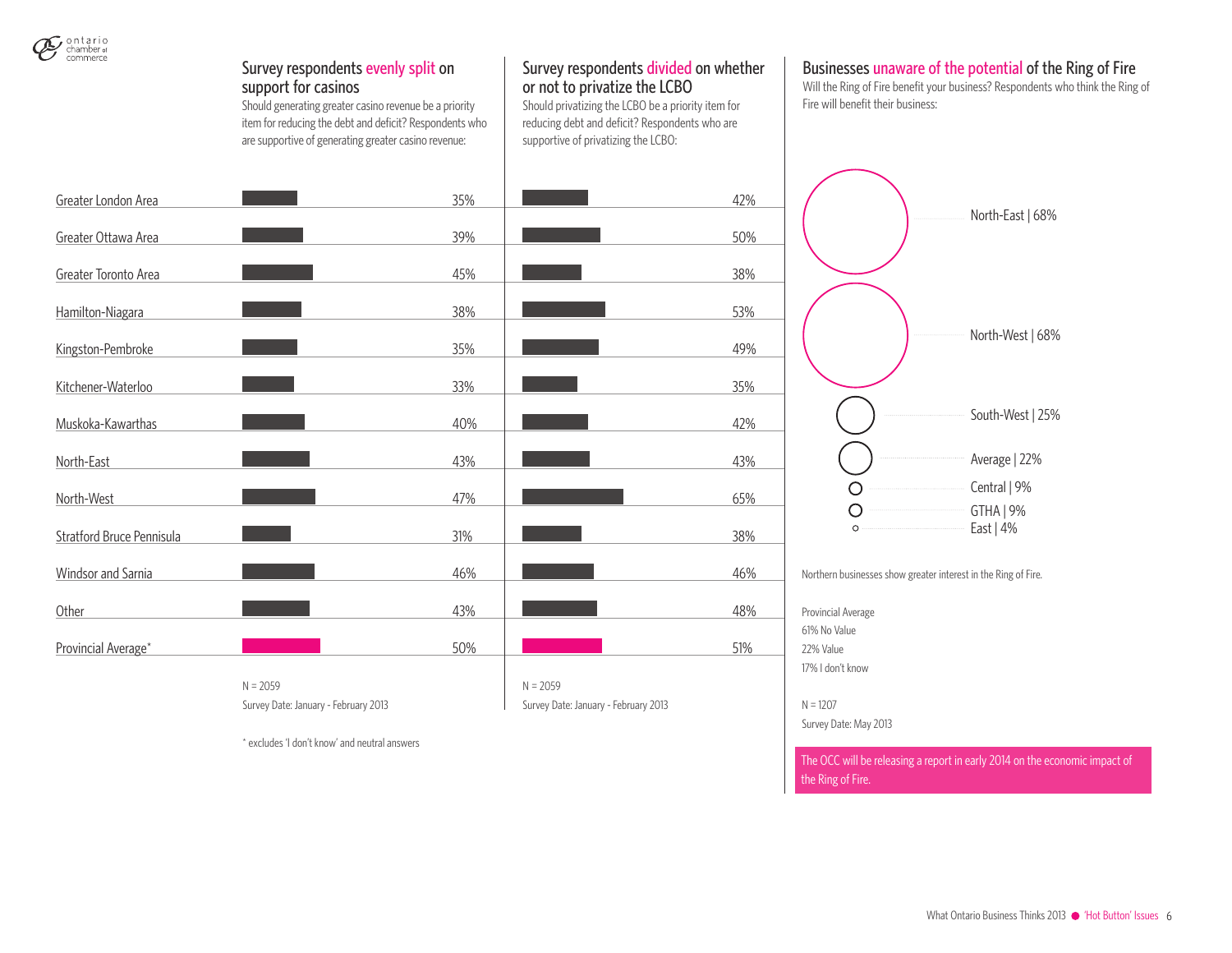|           | $\bullet$ |           | $\bullet$ | $\bullet$ | $\bullet$ |           | $\bullet$ | $\bullet$ | $\bullet$ | $\bullet$ | $\bullet$ | $\bullet$ | $\bullet$ | $\bullet$ | $\bullet$ | $\bullet$ | $\bullet$                                | $\bullet$              | $\bullet$ | $\bullet$ | $\bullet$ | $\bullet$                | $\bullet$ | $\bullet$              | $\bullet$ | $\bullet$ | $\bullet$              |           |  |
|-----------|-----------|-----------|-----------|-----------|-----------|-----------|-----------|-----------|-----------|-----------|-----------|-----------|-----------|-----------|-----------|-----------|------------------------------------------|------------------------|-----------|-----------|-----------|--------------------------|-----------|------------------------|-----------|-----------|------------------------|-----------|--|
|           |           |           |           |           |           |           |           |           |           |           |           |           |           |           |           |           |                                          |                        |           |           |           |                          |           |                        |           |           |                        |           |  |
| $\bullet$ |           | $\bullet$ | $\bullet$ |           | $\bullet$ | $\bullet$ | $\bullet$ |           | $\bullet$ | $\bullet$ | $\bullet$ | $\bullet$ | $\bullet$ | $\bullet$ | $\bullet$ | $\bullet$ | $\bullet$                                | $\bullet$<br>$\bullet$ | $\bullet$ | $\bullet$ | $\bullet$ |                          | $\bullet$ | $\bullet$<br>$\bullet$ | $\bullet$ | $\bullet$ | $\bullet$              | $\bullet$ |  |
|           | $\bullet$ |           | $\bullet$ | $\bullet$ | $\bullet$ |           | I O       | $\bullet$ | $\bullet$ | $\bullet$ | $\bullet$ | $\bullet$ | $\bullet$ | $\bullet$ | $\bullet$ | $\bullet$ | $\mathbf{C} \in \mathbb{R}^{n \times n}$ | $\bullet$              | $\bullet$ | $\bullet$ | $\bullet$ | $\bullet$                | $\bullet$ | $\bullet$              | $\bullet$ | $\bullet$ | $\bullet$              |           |  |
| $\bullet$ |           | $\bullet$ | $\bullet$ |           | $\bullet$ | $\bullet$ | $\bullet$ |           | $\bullet$ | $\bullet$ | $\bullet$ | $\bullet$ | $\bullet$ | $\bullet$ | $\bullet$ | $\bullet$ | $\bullet$                                | $\bullet$<br>$\bullet$ | $\bullet$ | $\bullet$ | $\bullet$ |                          | $\bullet$ | $\bullet$<br>$\bullet$ | $\bullet$ |           | $\bullet$<br>$\bullet$ | $\bullet$ |  |
|           | $\bullet$ |           | $\bullet$ | $\bullet$ | $\bullet$ |           | $\bullet$ | $\bullet$ | $\bullet$ | $\bullet$ | $\bullet$ | $\bullet$ | $\bullet$ | $\bullet$ | $\bullet$ | $\bullet$ | $\mathbb{C}^{\bullet}$ .                 | $\bullet$              | $\bullet$ | $\bullet$ | $\bullet$ | $\overline{\phantom{a}}$ | $\bullet$ | $\bullet$              | $\bullet$ | $\bullet$ | $\bullet$              | $\bullet$ |  |
| $\bullet$ |           | $\bullet$ | $\bullet$ |           | $\bullet$ | $\bullet$ | $\bullet$ |           | $\bullet$ | $\bullet$ | $\bullet$ | $\bullet$ | $\bullet$ | $\bullet$ | $\bullet$ | $\bullet$ | $\bullet$                                | $\bullet$<br>$\bullet$ | $\bullet$ | $\bullet$ | $\bullet$ |                          | $\bullet$ | $\bullet$<br>$\bullet$ | $\bullet$ | $\bullet$ | $\bullet$              | $\bullet$ |  |
|           | $\bullet$ |           |           | $\bullet$ | $\bullet$ |           | $\bullet$ | $\bullet$ | $\bullet$ | $\bullet$ | $\bullet$ | $\bullet$ | $\bullet$ | $\bullet$ | $\bullet$ | $\bullet$ | $\sim$ 0 $\sim$                          | $\bullet$              | $\bullet$ | $\bullet$ | $\bullet$ | $\bullet$                | $\bullet$ | $\bullet$              | $\bullet$ | $\bullet$ | $\bullet$              | $\bullet$ |  |

## **TOP BUSINESS PRI AND WHAT OCC HAS D**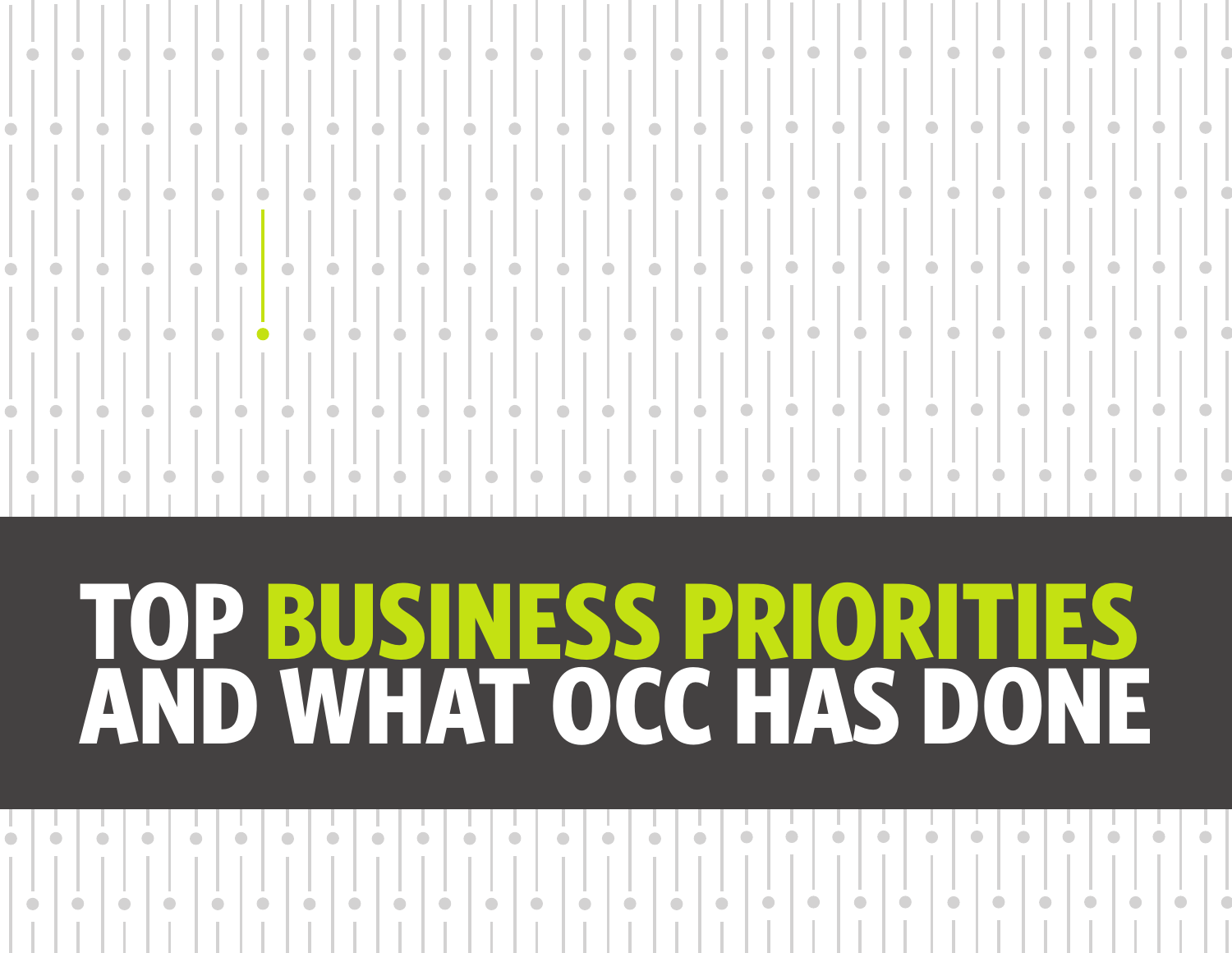

#### OCC helps deliver Pooled Registered Pension Plan

(PRPP) legislation, as recommended by OCC members Should the government introduce PRPP legislation? Percentage of respondents who think the government should introduce PRPP legislation:

| 50-499 Employees   | 75% |
|--------------------|-----|
| 500+ Employees     | 74% |
| 1-49 Employees     | 64% |
| Provincial Average |     |

PRPPs are pooled, low-cost, professionally managed and transferable pension plans that will provide opportunities to the millions of Canadians who currently do not have a workplace pension plan.

| Provincial Average    |                                                        |
|-----------------------|--------------------------------------------------------|
| 67% Yes               |                                                        |
| 24%   Don't Know      |                                                        |
| 9% No                 | Congestion costs the Greater Toronto Hamilton Area (GT |
|                       |                                                        |
| $N = 1207$            | $N = 2059$                                             |
| Survey Date: May 2013 | Note: GTHA respondents only, January-February 2013     |
|                       |                                                        |

#### **EMERGING STRONGER 2014**

The Ontario Chamber of Commerce has an economic plan for Ontario, called Emerging Stronger.

Our plan recognizes that Ontario has all the assets to secure its position as the world's best place to do business, invest, work, and live.

But right now Ontario's economy is struggling. Our finances are faltering. Unemployment is high.

Our challenges are well known. Government has consulted. Experts have weighed in. Everyone agrees it is time to get down to business.

#### Government pledges to tackle GTHA congestion, as recommended by Ontario Chamber of Commerce members

Do you support the need for new revenue tools to fund transit infrastructure in the GTHA?



HA) \$6 billion in productivity every year.

#### So, where do we go from here?

We've done the research. We've heard the experts. We've criss-crossed the province talking to Ontarians. Thousands of businesses have presented real ideas on how we can work together.

Stay tuned for *Emerging Stronger 2014*, where business and civic leaders identify the tangible steps Ontario needs to take to emerge stronger.

As always, the answers to our Quarterly Policy Surveys help inform our economic plan.

#### OCC on board with businesses' top priorities

Which provincial policy area are you most concerned about?



37% Getting the Province Back to Fiscal Balance

34% Improving Ontario's Productivity and Innovation Performance

29%

Creating a Smarter Regulatory System

25%

Ensuring our Infrastructure Needs are Met

 $N = 1121$ Survey Date: June-July 2013

The OCC's Emerging Stronger identifies the skills gap as a top public policy priority. Stay tuned for Emerging Stronger 2014 in Winter 2014.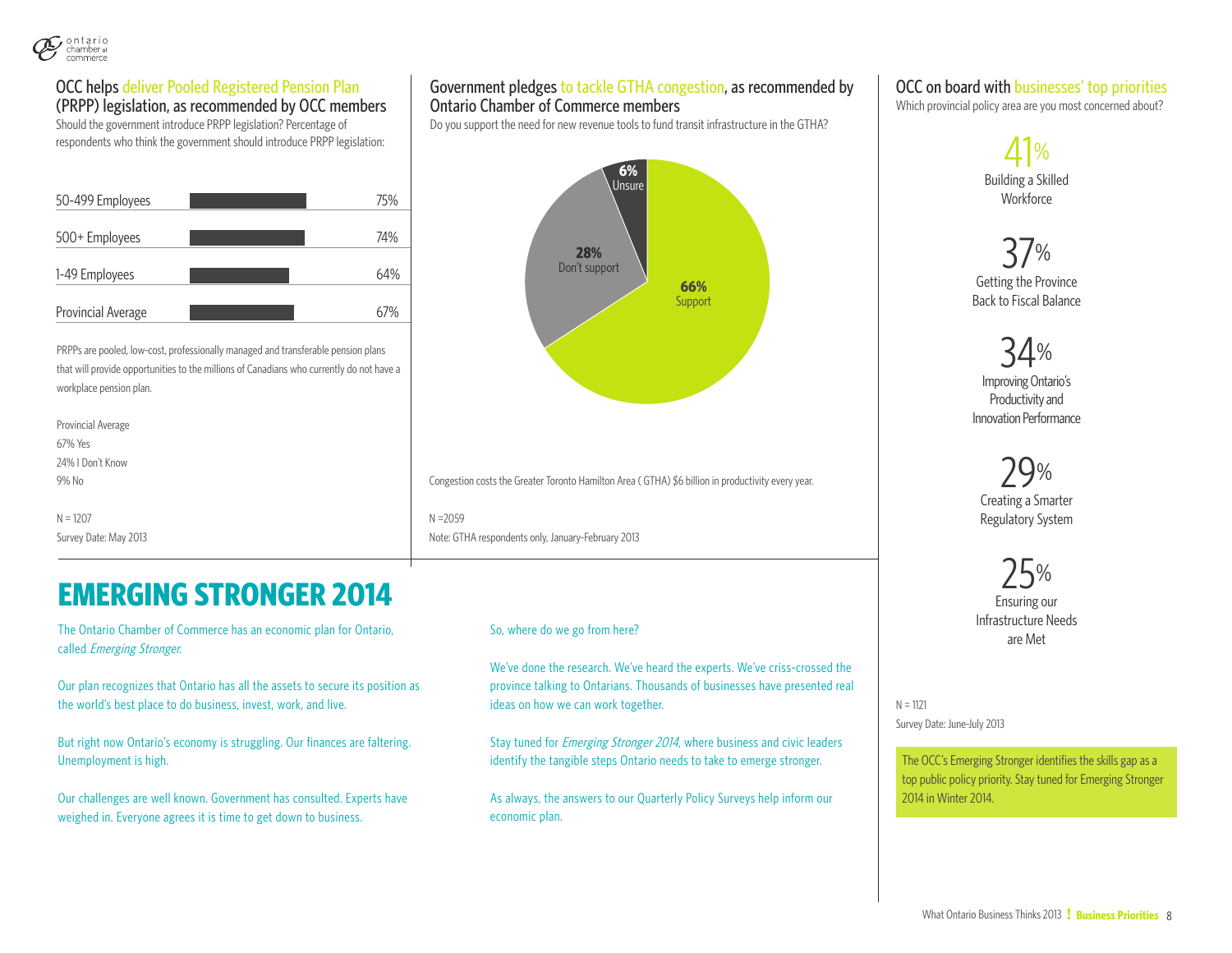# **? HOw SERIOUS IS THE SKILLS GAP**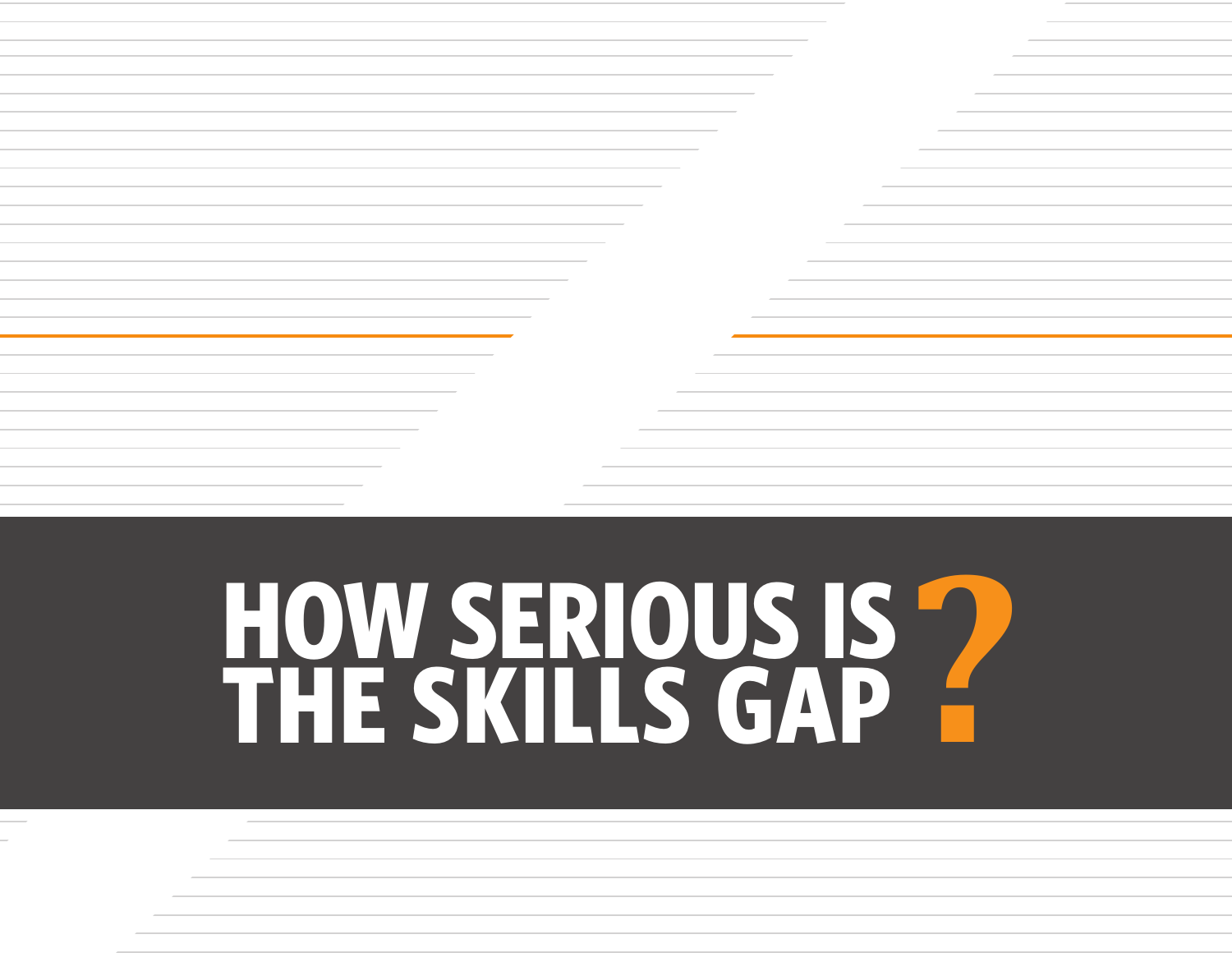

| CHALLINGE OF<br>commerce  | One third of survey<br>respondents have reported<br>difficulty filling a job opening<br>Has your business had difficulty filling a<br>job opening over the past 12-18 months<br>because you couldn't find someone with<br>the right qualifications? Percentage of<br>respondents who have had difficulty: | Respondents are unsure about<br>the Canada Job Grant<br>How likely is your organization to use<br>the Canada Job Grant? Percentage of<br>respondents who are likely to use the<br>Job Grant: | Business not using the<br>immigration system to fill<br>skills gap<br>Has your business used the immigration<br>system for hiring? Percentage of<br>respondents who have not used the<br>immigration system: | Business is having difficulty finding people in skilled trades<br>Has your business had difficulty filling a job opening over the past 12-18 months<br>because you couldn't find someone with the right qualifications? Percentage of<br>respondents who have had difficulty:<br>29<br>25 30<br>26 29 29<br>29 |
|---------------------------|-----------------------------------------------------------------------------------------------------------------------------------------------------------------------------------------------------------------------------------------------------------------------------------------------------------|----------------------------------------------------------------------------------------------------------------------------------------------------------------------------------------------|--------------------------------------------------------------------------------------------------------------------------------------------------------------------------------------------------------------|----------------------------------------------------------------------------------------------------------------------------------------------------------------------------------------------------------------------------------------------------------------------------------------------------------------|
| Greater London Area       | 32%                                                                                                                                                                                                                                                                                                       | 32%                                                                                                                                                                                          | 78%                                                                                                                                                                                                          |                                                                                                                                                                                                                                                                                                                |
| Greater Ottawa Area       | 36%                                                                                                                                                                                                                                                                                                       | 30%                                                                                                                                                                                          | 72%                                                                                                                                                                                                          | Health Care<br>Automotive<br><b>Technology</b><br>Government<br>Other<br>Retail<br>Average                                                                                                                                                                                                                     |
| Greater Toronto Area      | 25%                                                                                                                                                                                                                                                                                                       | 25%                                                                                                                                                                                          | 79%                                                                                                                                                                                                          | Manufacturing<br>and Distribution                                                                                                                                                                                                                                                                              |
| Hamilton-Niagara          | 28%                                                                                                                                                                                                                                                                                                       | 40%                                                                                                                                                                                          | 71%                                                                                                                                                                                                          | Academic Institutions<br>Business Services and Insurance<br>Engineering and Construction<br>Hospitality and Leisure<br>Information and Communications<br>Transportation and Infrastructure<br>Financial Services and Investment                                                                                |
| Kingston-Pembroke         | 33%                                                                                                                                                                                                                                                                                                       | 18%                                                                                                                                                                                          | 71%                                                                                                                                                                                                          | Wholesale Trade                                                                                                                                                                                                                                                                                                |
| Kitchener-Waterloo        | 24%                                                                                                                                                                                                                                                                                                       | 16%                                                                                                                                                                                          | 97%                                                                                                                                                                                                          |                                                                                                                                                                                                                                                                                                                |
| Muskoka-Kawarthas         | 30%                                                                                                                                                                                                                                                                                                       | 17%                                                                                                                                                                                          | 88%                                                                                                                                                                                                          | Skill shortages were the most prevalent in sectors with regulated workforces.                                                                                                                                                                                                                                  |
| North-East                | 46%                                                                                                                                                                                                                                                                                                       | 44%                                                                                                                                                                                          | 73%                                                                                                                                                                                                          | $N = 2059$<br>Survey Date: January-February 2013                                                                                                                                                                                                                                                               |
| North-West                | 41%                                                                                                                                                                                                                                                                                                       | 59%                                                                                                                                                                                          | 66%                                                                                                                                                                                                          |                                                                                                                                                                                                                                                                                                                |
| Stratford Bruce Pennisula | 29%                                                                                                                                                                                                                                                                                                       | 28%                                                                                                                                                                                          | 92%                                                                                                                                                                                                          | Small businesses unsure about value of the Canada Job Grant<br>How likely is your organization to use the Canada Job Grant? Percentage of<br>respondents who are likely to use the Job Grant:                                                                                                                  |
| Windsor and Sarnia        | 26%                                                                                                                                                                                                                                                                                                       | 38%                                                                                                                                                                                          | 81%                                                                                                                                                                                                          |                                                                                                                                                                                                                                                                                                                |
| Other                     | 27%                                                                                                                                                                                                                                                                                                       | 29%                                                                                                                                                                                          | 75%                                                                                                                                                                                                          | 50-499 Employees<br>42%                                                                                                                                                                                                                                                                                        |
| Provincial Average        | 30%                                                                                                                                                                                                                                                                                                       | 30%                                                                                                                                                                                          | 77%                                                                                                                                                                                                          | 38%<br>500+ Employees                                                                                                                                                                                                                                                                                          |
|                           | Respondents from Northern and Eastern<br>Ontario were the most likely to report a skills<br>shortage.                                                                                                                                                                                                     | The grant could provide up to \$15,000<br>per trainee, including provincial/territorial<br>contributions.                                                                                    | Only 7% of respondents have used the<br>immigration system for hiring<br>purposes.                                                                                                                           | 26%<br>1-49 Employees<br>This may be reflective of the limited resources they have at their disposal.                                                                                                                                                                                                          |
|                           | $N = 2059$<br>Survey Date: January-February 2013                                                                                                                                                                                                                                                          | Provincial Average<br>58% Not Likely<br>30% Likely<br>12% Unsure<br>$N = 1207$<br>Survey Date: May 2013                                                                                      | Provincial Average<br>(Excludes 'Neutral' and "Don't Know' answers)<br>58% Not Likely<br>30% Likely<br>12% Unsure<br>$N = 1121$<br>Survey Date: June-July 2013                                               | $N = 1207$<br>Date of Survey: May 2013<br>What Ontario Rusiness Thinks 2013                                                                                                                                                                                                                                    |